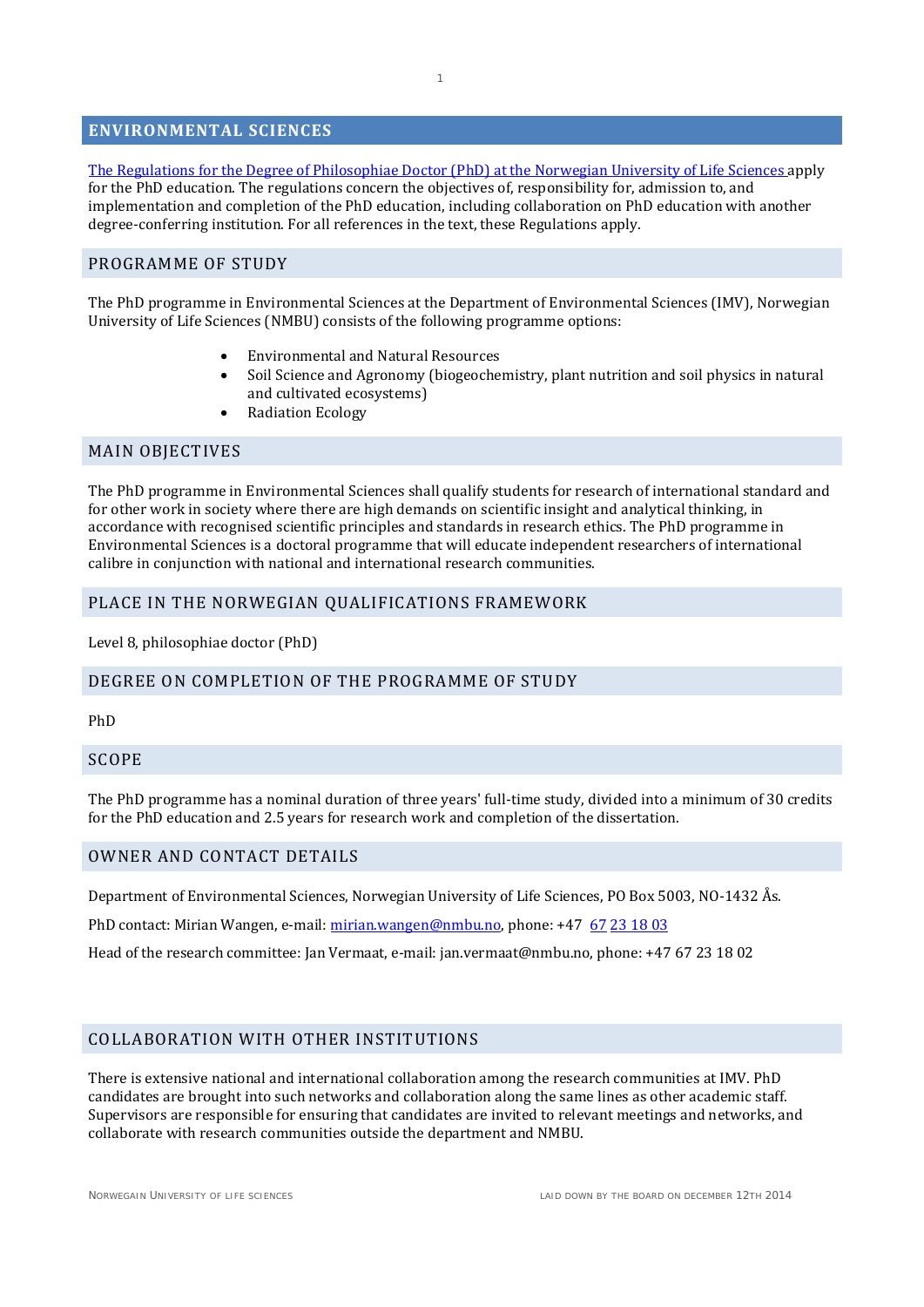#### SOCIETAL RELEVANCE

The PhD programme in Environmental Sciences offered at IMV shall qualify students for research of international standard and for other work in society where there are high demands on scientific insight and analytical thinking. Environmental Sciences builds on different disciplines that are combined and developed, often as a response to the emerging impact of environmental problems on society. The PhD programme in Environmental Sciences encompasses the subject areas of geology, soil (biogeochemistry and plant nutrition), water (limnology and hydrology) and environmental chemistry, ecotoxicology and radiation protection.

Geological PhD research is relevant to society through its contributions to a better understanding of geological processes and abiotic nature (geosystem services). This covers the interaction between the climate and the natural environment over time, the shaping and use of the landscape, and sustainable and environmentally adapted use of geological resources, including groundwater.

The relevance to society of biogeochemistry and plant nutrition is linked to the management of soil as a resource, related to improved and safe environmentally-friendly food production, handling contaminants, carbon storage and regulation of greenhouse gas emissions. Soil is important to the entire ecosystem in order to regulate the effects of a changed climate and land use. PhD research will cover the interaction between soil and other elements, and how knowledge about soil is important in order to understand processes in the ecosystem that affect society globally; e.g. drinking water quality and soil quality in relation to food production.

Water-related research within the PhD programme will be of great relevance to ecosystem-based water management, and a cohesive approach to national and international challenges associated with water resources and water contamination. Freshwater is a limited resource that is affected by changes in weather and climate conditions. The interaction between water balance and water quality is crucial in this respect. Implementation of the EU's Water Framework Directive has recently brought this issue to the fore, and the reference state and pollution levels are central issues.

Environmental chemistry and ecotoxicology require exposure (chemistry) to a biological response (biology). This subject area is therefore of direct scientific relevance to management of the Pollution Control Act, the Radiation Protection Act, the EU's Water Framework Directive, etc. The Pollution Control Regulations were amended in 2012, and the term environmental contaminant now covers metals, organic compounds and radioactive substances. Research related to the discharge of environmental contaminants from different sources, transport and dispersal in different ecosystems, biological uptake and early effects on the level of individual, the population and the ecosystem, and assessment of consequences and risks are thus highly relevant to society.

#### ADMISSION REQUIREMENTS

See sections 5 and 6.

The general requirement for admission to the PhD programme of study in Environmental Sciences is a relevant master's degree. Other formal requirements are stipulated in NMBU's PhD Regulations. Candidates are thoroughly assessed in terms of academic qualifications and communication skills in English. Foreign applicants must document approved competence in written and oral English (see section 5.2). Admission as a PhD student is contingent on the documentation of full funding of salary for at least three years, and necessary funds to run the project in accordance with the project budget and for the required coursework.

#### LEARNING OUTCOMES

The PhD programme in Environmental Sciences is a doctoral programme that will educate independent researchers of international calibre in conjunction with national and international research communities. The PhD programme will qualify students for research work and for other work where there are high demands on scientific insight. The PhD programme seeks to meet the current and future needs for competence in order to conduct research, development and dissemination at universities, other public and private institutions, enterprises and organisations.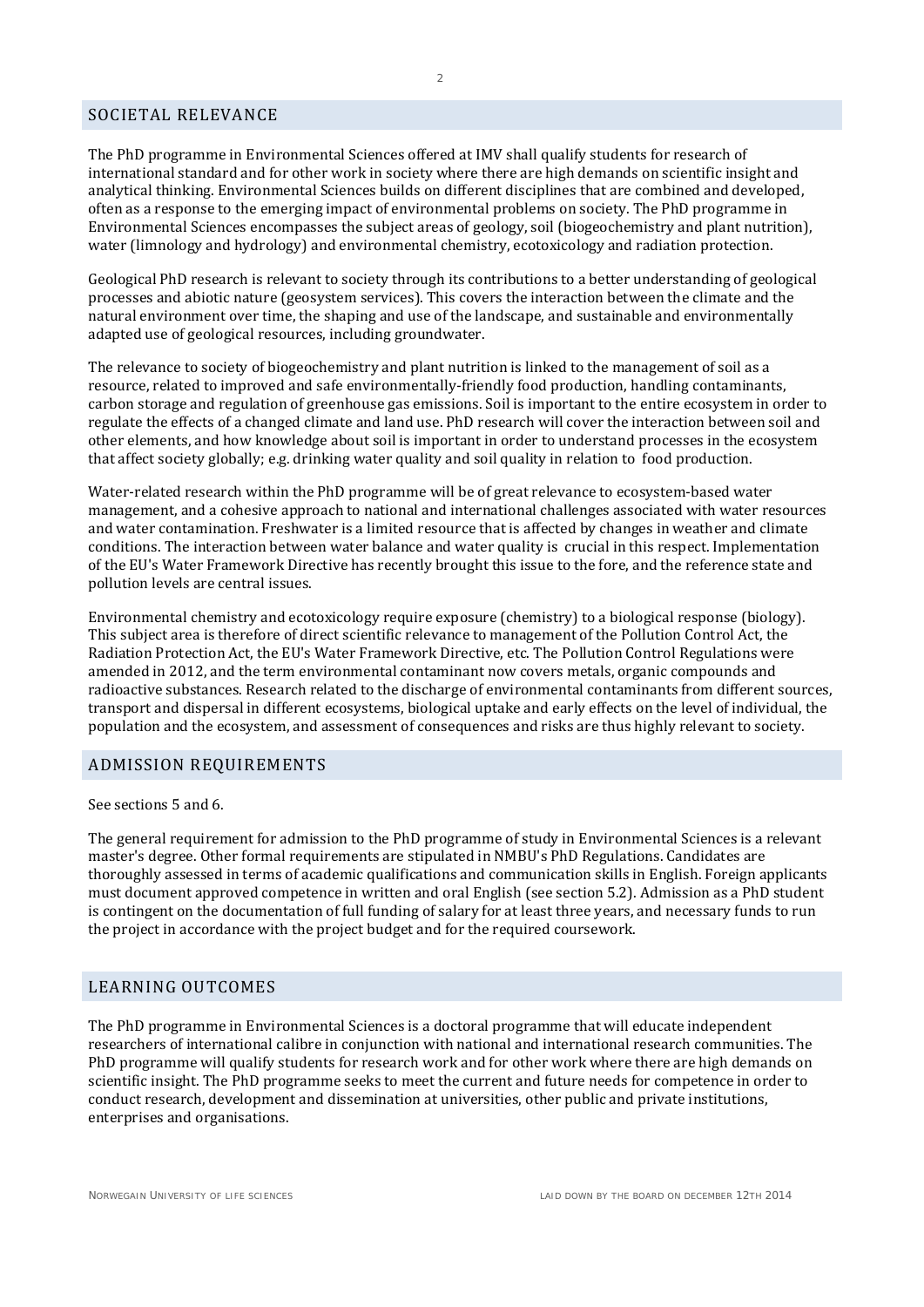On completion of the PhD programme in Environmental Sciences, new doctors are expected to:

- Have in-depth knowledge within their subject area in environmental sciences, and to be at the forefront of knowledge within their specific area of research.
- Have in-depth knowledge about scientific theories and methods associated with the field.
- Be able to assess and analyse different theories, methods and processes in research and scientific development projects – also from an international perspective.
- Contribute to the development of new knowledge, new theories and methods in the field.

# **SKILLS**

On completion of the PhD programme in Environmental Sciences, new doctors are expected to:

- Be able to formulate problems and hypotheses, plan and conduct research and scientific development work of high international calibre within their field.
- Know how to use the scientific equipment, instruments and analysis tools of their field of specialisation.
- Master relevant statistical methods and be able to assess the utility and limitations of different statistical methods.
- Have conducted original research that has led to new knowledge that can be published in international peer-reviewed journals.
- Be able to handle complexity, create an overview, and synthesise scientific information.
- Be able to perform critical assessments and give constructive criticism on scientific work in their field.
- Be able to handle criticism constructively, and address it.
- Be able to disseminate research results orally and in writing, in both scientific and popular scientific forums.

## GENERAL COMPETENCE

On completion of the PhD programme in Environmental Sciences, new doctors are expected to:

- Be able to conduct their research with professional and ethical integrity, and be able to identify and evaluate relevant environmental and ethical issues.
- Be able to manage interdisciplinary tasks and projects.<br>• Be able to disseminate research and development work
- Be able to disseminate research and development work through recognised national and international channels, and participate in scientific debates within the subject area.
- Be able to disseminate the results of their research work to the business sector, the authorities and public administration, and to the general public through contact with the media.
- Be able to place own research in larger scientific and societal contexts.
- Be able to assess the need for and, if required, stimulate innovation in the field.
- Have some experience with teaching students within their subject area or area of specialisation when this is possible.

## LEARNING ACTIVITIES

## MEANS OF ACQUIRING THE KNOWLEDGE

- Required coursework of a minimum of 30 credits that consists of a combination of compulsory and elective courses in the subject area, providing comprehensive in-depth competence. The required coursework will be adapted to the PhD student's individual specialisation in the subject area, based on his/her master's degree.
- Reading and keeping updated on literature within his/her field of specialisation.
- Work on the synthesis (i.e., the introductory chapter) of the thesis, where the candidate has independently written an introduction that provides a theoretical and practical background for the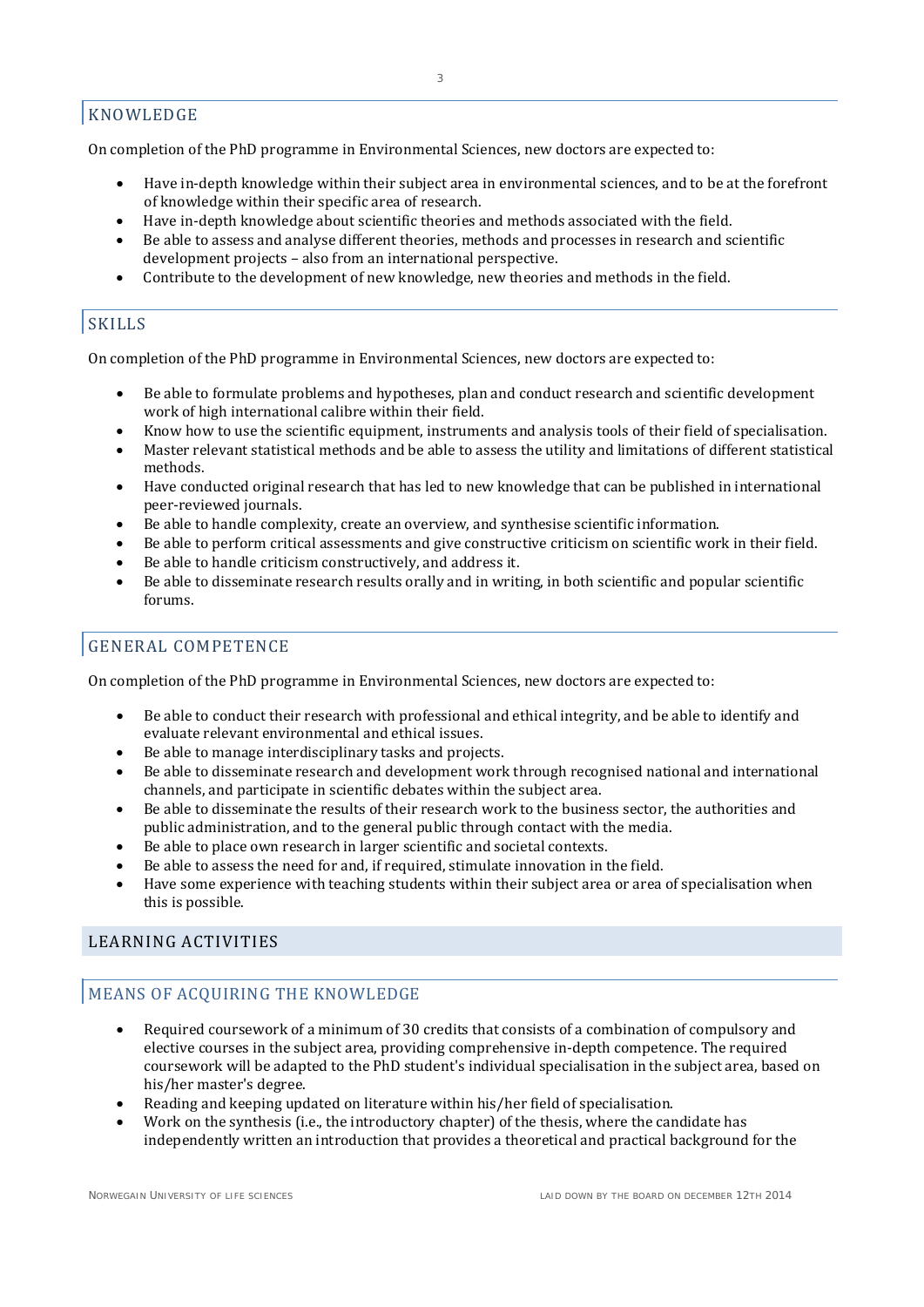research work, discusses and justifies the choice and use of research methods and puts the results as a whole in an international perspective.

• Participation in national and international meetings and conferences.

### MEANS OF ACQUIRING THE SKILLS

- Participating in planning and shaping the PhD project in detail and, if applicable, participating in the planning of new project applications.
- Supervision and own research, where the PhD student actively benefits from the competence of the supervisory team.
- Developing his/her own academic network outside the supervisory team.
- Attending courses and conferences when relevant.
- Working on publications, submissions to journals, handling remarks from referees, and working on the thesis.
- Participating in peer review of scientific manuscripts, giving feedback on colleagues' manuscripts, and attending seminars where the ideas and results of other PhD students and researchers are discussed.

### MEANS OF ACHIEVING GENERAL COMPETENCE

- Taking a course on research ethics with a recommended scope of at least 5 credits.
- Supervision and own research.
- Working on publications and the thesis.
- The trial lecture, by familiarising him/herself with a specified topic quickly, time management, searching for / selecting / evaluating / processing information, giving an oral presentation.
- Presenting own research findings at national and international scientific conferences.
- Giving lectures to students and/or being a teaching assistant within his/her area of competence when this is possible.

### EVALUATION OF LEARNING OUTCOMES

The objectives and input to learning outcomes will be evaluated in the final instance by means of a trial lecture and public defence of the thesis. The required coursework is evaluated using different forms of evaluation, such as an oral or written examination, submitting assignments or a term paper. The content of the doctoral work and the required coursework is approved by the research committee, and the progress is monitored by means of annual progress reports and the compulsory seminars (introductory seminar, midway assessment seminar and final seminar). Other input to learning outcomes does not need to be evaluated, but the principal supervisor is responsible for ensuring that the objectives are met through relevant measures, scientific discussions and steps towards dissemination work within the time frame of the doctoral work.

The degree of philosophiae doctor (PhD) is conferred on the basis of:

- approved completion of the required coursework<br>• an approved doctoral thesis
- an approved doctoral thesis<br>• an approved trial lecture on
- an approved trial lecture on a specified topic
- an approved public defence of the doctoral thesis (disputation)

See section 12.

### ACADEMIC CONTENT AND STRUCTURE

Based on a relevant master's degree, the PhD candidate will carry out an independent work of research that will lead to a scientific thesis of high academic quality. The candidate must learn critical thinking skills, how to disseminate knowledge, and academic collaboration. The PhD education will be provided in close interaction with a team of at least two supervisors who will assist the candidate in the process with issues related to theory, experiments and concepts, and the rest of the research community around the PhD student.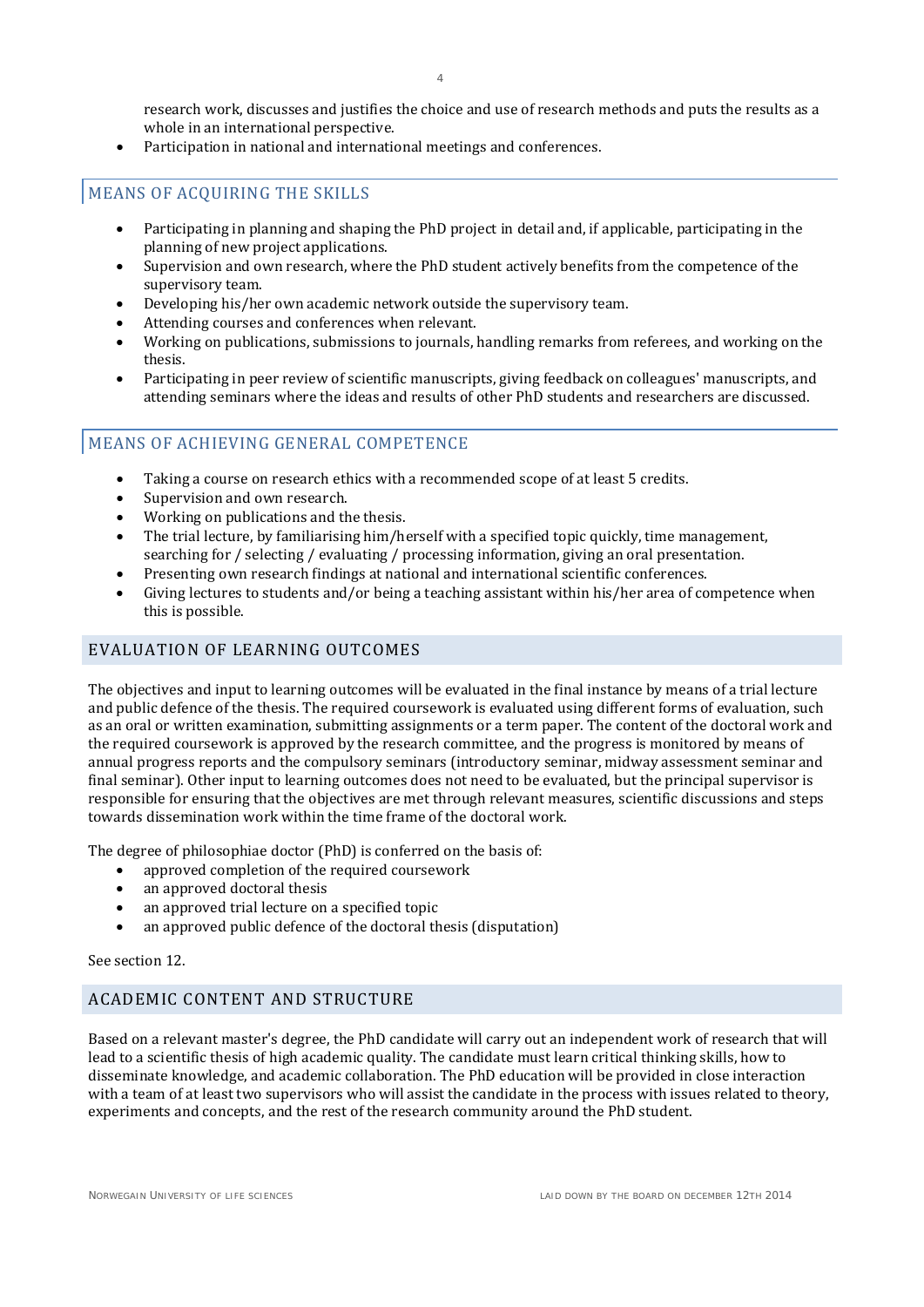#### *Geology*

The programme will offer a broad scientific approach on complex geological processes in the landscape and the interaction between the natural environment and the climate over time, better exploitation of groundwater and mineral resources and flood reduction measures. The key words are paleoenvironment, paleoclimate, hydrogeology and agrogeology. The programme will offer a scientific focus on the paleoenvironment, the paleoclimate and geological resources.

#### *Soil (biogeochemistry and plant nutrition)*

The programme will provide a broad scientific approach and in-depth expertise on complex biogeochemical processes in soil in the fields of soil chemistry, soil physics and soil biology in both cultivated and natural systems.

#### *Limnology and hydrology*

The programme offers a broad scientific approach to key limnological and hydrological issues, especially processes linking watershed and freshwater systems. Key words: limnology, hydrology, freshwater biology, water chemistry, run-off. Scientific focus on biological, chemical and physical processes in freshwater systems within topics like eutrophication, primary production, natural organic material (humus), and lake dynamics, based on lake and sediment samples, and modelling tools. Limnology and hydrology are subjects that synthesise knowledge from a number of basic subject areas in biology, chemistry, mathematics, physics, geology, pedology, etc.

#### *Environmental chemistry*

Environmental chemistry linked to ecotoxicology covers substances (e.g. metals, salts, organic compounds, radionuclides) in different ecosystems and processes that affect transport, biological uptake and effects on organisms in the environment in the short and long term. The programme links exposure (chemistry) to response (biology), and represents a broad scientific approach to the areas of environmental contaminants – sources – transport – biological uptake – early effects – consequences and risk assessments. The programme will provide scientific specialisation in subjects that focus on environmental contaminants: sources, consequences and risk assessments, with emphasis on mechanisms, processes and kinetics. To reduce uncertainties associated with risk assessments, the focus will be on key factors that cause the greatest uncertainties. Research related to radioactivity in collaboration with other stressors is also a topic at the Centre for Environmental Radioactivity (CERAD), NMBU's only Centre of Excellence, which has been established at IMV, and is financed by the Research Council of Norway (2013–2022).

All PhD students must attend three regular seminars at the department, in accordance with section 9.1: an *introductory* seminar before submitting the application for approval of the education plan, a *midterm assessment* seminar about 1.5–2 years into the PhD education, and a *final* seminar before submitting the doctoral thesis. The midterm assessment must be carried out in accordance with section 9.2. The seminars are considered part of the required education plan and the quality assurance of the PhD programme of study, and will give the students useful feedback for the work ahead.

PhD students must submit annual progress reports on a standar[d form.](https://www.nmbu.no/en/research/phd/implementation) The first of these must be submitted 6 months after the start date, then every year. Deviations from the plan must be explained. The requirement of a progress report is set out in section 9.1. PhD students and supervisors share responsibility for progress.

### INTERNATIONAL PERSPECTIVE

There is extensive national and international collaboration among the research communities in environmental sciences at IMV, and they participate in a number of international research networks (e.g. EU projects). PhD students must be brought into such networks and collaboration along the same lines as other academic staff. Supervisors are responsible for ensuring that candidates are invited to relevant meetings and networks, and collaborate with research communities outside the department and NMBU.

PhD candidates are encouraged to take courses in the Nordic countries and elsewhere abroad, and to spend a period of time at a foreign research institution during their PhD contract.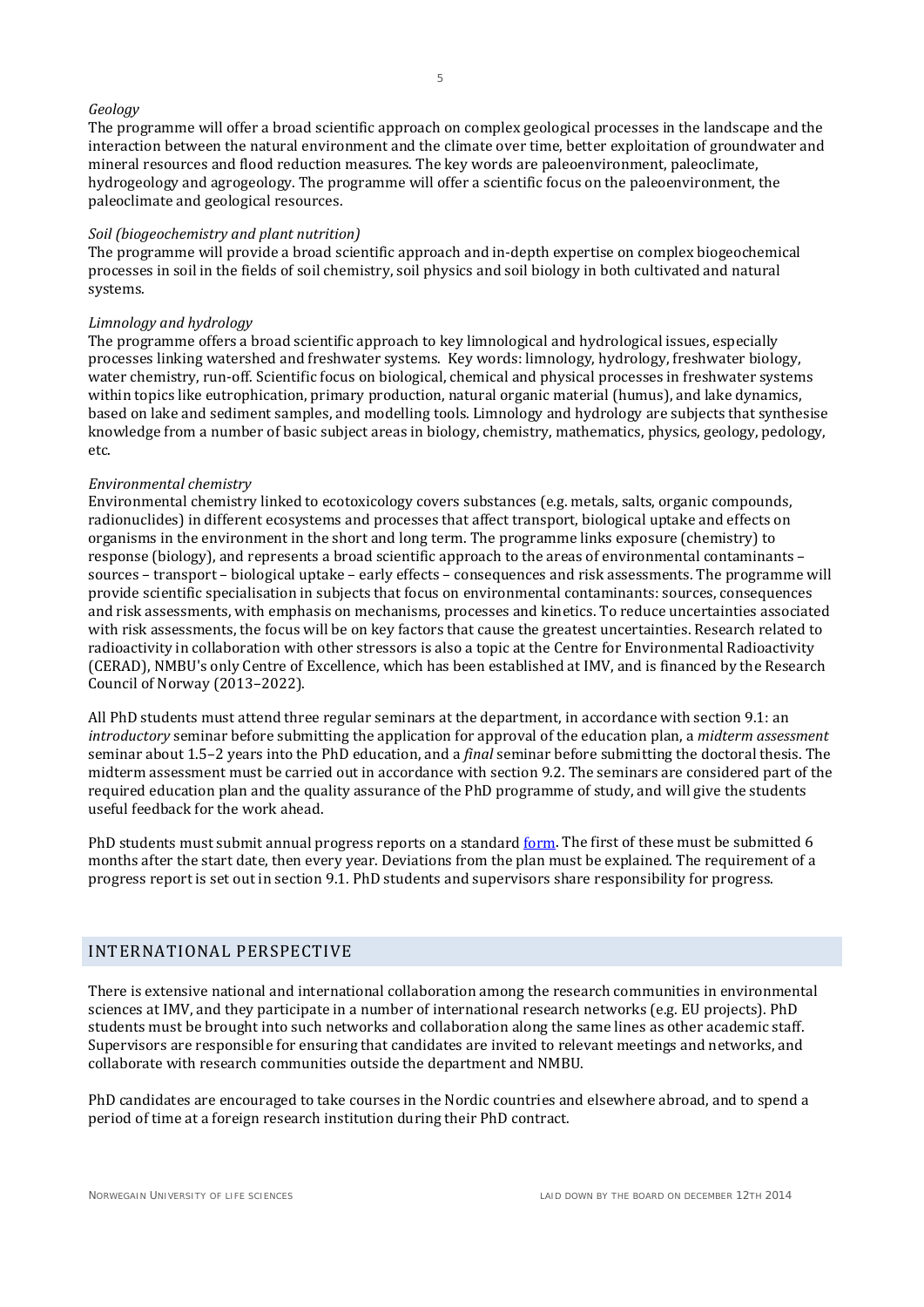#### RESEARCH COMMUNITY LINKED TO THE PROGRAMME OF STUDY

The Department of Environmental Sciences has a broad scientific portfolio that covers geology, soil, biogeochemistry, plant nutrition, limnology, hydrology, environmental chemistry, ecotoxicology and radiation protection. The doctoral work will provide expertise and specialisation in one of these areas of research.

A PhD student's principal supervisor is appointed from among the department's permanent academic staff (professors, associate professors and researchers). Employees in adjunct associate professor or adjunct professor positions may serve as the principal supervisor as long as a member of the academic staff with a permanent contract is the co-supervisor. Other researchers with relevant expertise can be appointed as cosupervisors, also those who come from other national or international institutions.

#### RESEARCH WORK IN CONNECTION WITH THE PROGRAMME OF STUDY

The research work shall be an independent, scientific work that fulfils international standards and is of high academic quality (see section 10). The work will be planned and carried out in consultation with the supervisors and any external partners. A realistic milestone plan must be drawn up, so that the work can be completed, and the thesis submitted by the end of the contract period. The principal supervisor has general responsibility for ensuring that the plan is realistic.

The progress of the research work must be reported in the annual [progress report.](https://www.nmbu.no/en/research/phd/implementation)

#### SUPPORT FUNCTIONS AND INFRASTRUCTURE

The PhD students will have office space at IMV. The principal supervisor will arrange for space in the laboratory when this is required.

IMV's IT staff will buy computers for the PhD students, offer support, and provide access to software, printers and the Internet.

The research committee at IMV reviews applications for admission, education plans, proposals for evaluation committees, and monitors the quality and progress of each candidate's PhD education. The research committee's secretary carries out the day-to-day administrative and advisory functions in relation to PhD students.

### EXCHANGES

IMV facilitates national and international exchanges. PhD candidates are encouraged to take international courses, and to spend a period of time at a foreign research institution during their PhD contract.

#### ACCESSIBILITY

General information about universal design and special arrangements at NMBU: http://www.nmbu.no/lmu.

### WORDING OF THE DIPLOMA

#### *PhD programme in Environmental Sciences*

The PhD programme in Environmental Sciences is based at the Department of Environmental Sciences at NMBU, and will provide expertise and specialisation in one or more of the department's areas of research within environmental sciences. These areas include geology, soil, biogeochemistry, plant nutrition, limnology, hydrology, environmental chemistry, ecotoxicology and radiation protection. The PhD education shall qualify students for research of international standard and for other work in society where there are high demands on scientific insight and analytical thinking. The PhD candidate will complete an education that offers deeper and broader competence, based on a relevant master's degree, and will carry out an independent work of research leading to a scientific thesis of high academic quality.